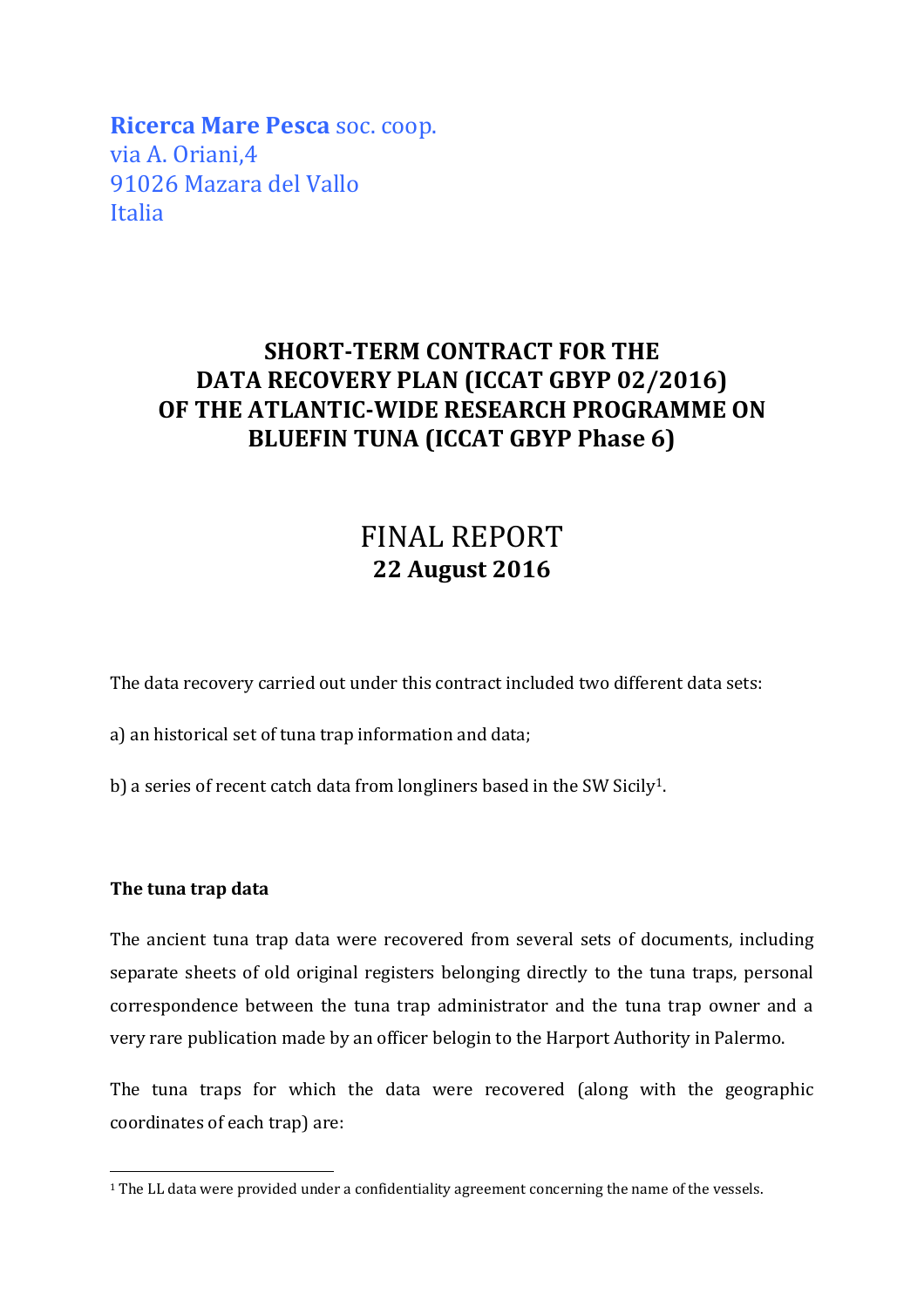- Marzamemi (years 1823, 1824, 1833, 1834, 1835 and 1836); these tada are partly in addition to the data already collected under a previous contract in 2012 and they have been only very recently discovered and recovered, allowing us to fill several gaps; data are mostly by "mattanza".
- Mondello, for the year 1926, originating from a rare manuscript document recently discovered, and total year catches for 1922.
- Scopello, yearly total catches for 1918, 1920 and 1922.
- Castellammare del Golfo, yearly total catches for 1918, 1920 and 1922.
- Magazzinazzi, yearly total catches for 1918, 1920 and 1922.
- Sant'Elia, yearly total catches for 1918, 1920 and 1922.
- Solanto, yearly total catches for 1918, 1920 and 1922.
- San Nicoló, yearly total catches for 1918, 1920 and 1922.
- Trabia, yearly total catches for 1918, 1920 and 1922.
- Torre Caldura, yearly total catches for 1920 and 1922.
- Vergine Maria, yearly total catches for 1920.
- Orsa, yearly total catches for 1922.
- Isola delle Femmine, yearly total catches for 1922.

In the case of those data which were included in ancient manuscript documents, the difficulty was mostly related to the precise understanding of the old calligraphy, which was quite difficult and complex in some letters.

In total, tuna trap data recovered under this contract included 106 fishing operations and 26 individual Bluefin tuna, plus information about additional species in the catch.

All these trap data were duly recorded in a specific Excel file and submitted to ICCAT GBYP, according to the contract, along with a pdf copy of the original documents for the records.

## **The Longline catch data**